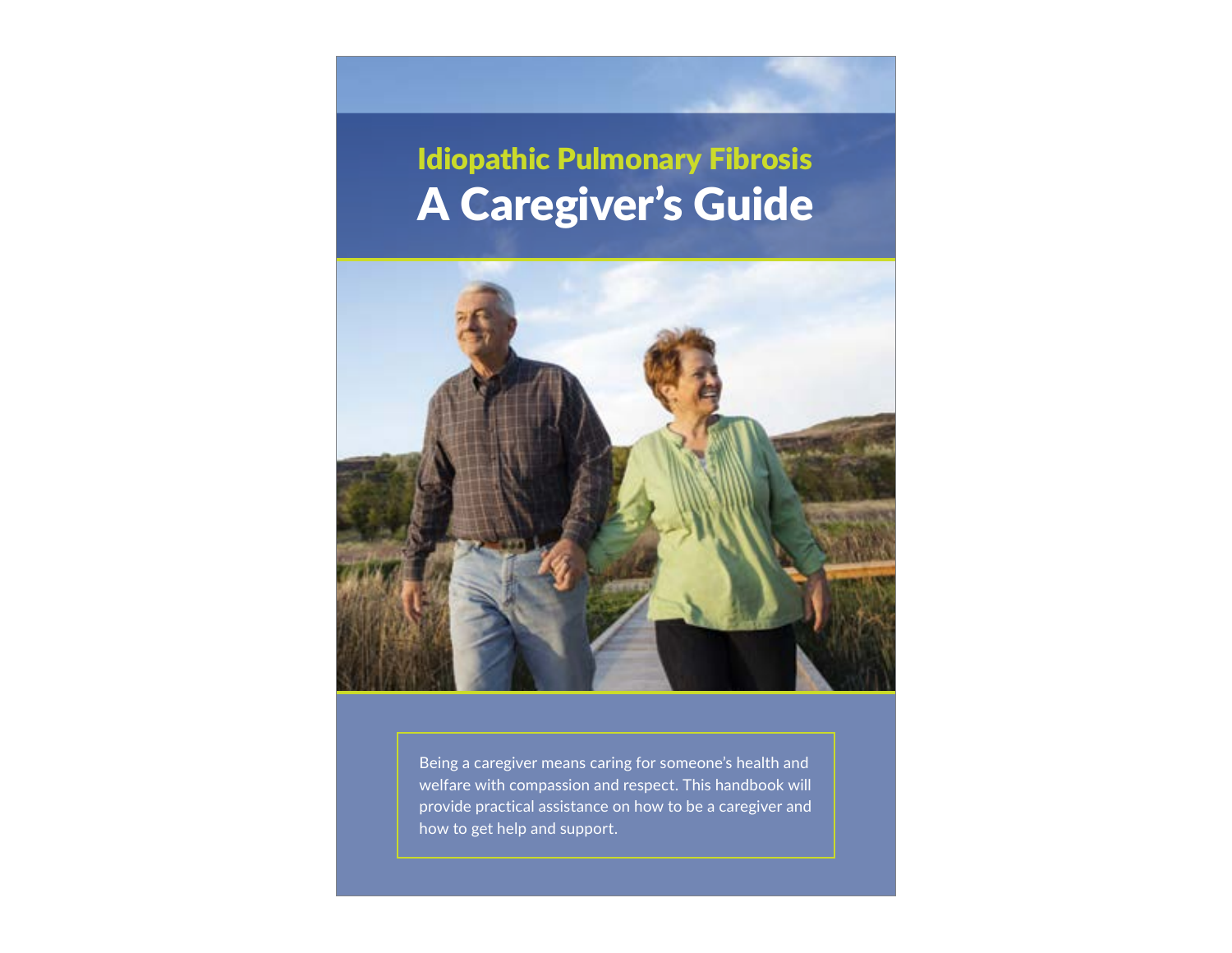#### Introduction

Caring for a person with idiopathic pulmonary fibrosis (IPF) is important, but it can also be challenging. The realization that you can help meet needs and solve daily problems can be deeply gratifying; chances are you will find new strengths within yourself.

The intense closeness that you have with the person who has IPF provides the opportunity to share a whole range of feelings. Your life as an IPF caregiver will probably be different from anything you've experienced before.

However, the care you provide your loved one can't occur when the caregiver is overwhelmed. You aren't alone in this experience. Help is there when you need it.

*This booklet will provide some tips on being a caregiver and how to get help and support, if necessary, so that the process of caregiving is less stressful.*

*It is written in 2 parts.*

Part 1 The caregiver Part 2 Caring for your loved one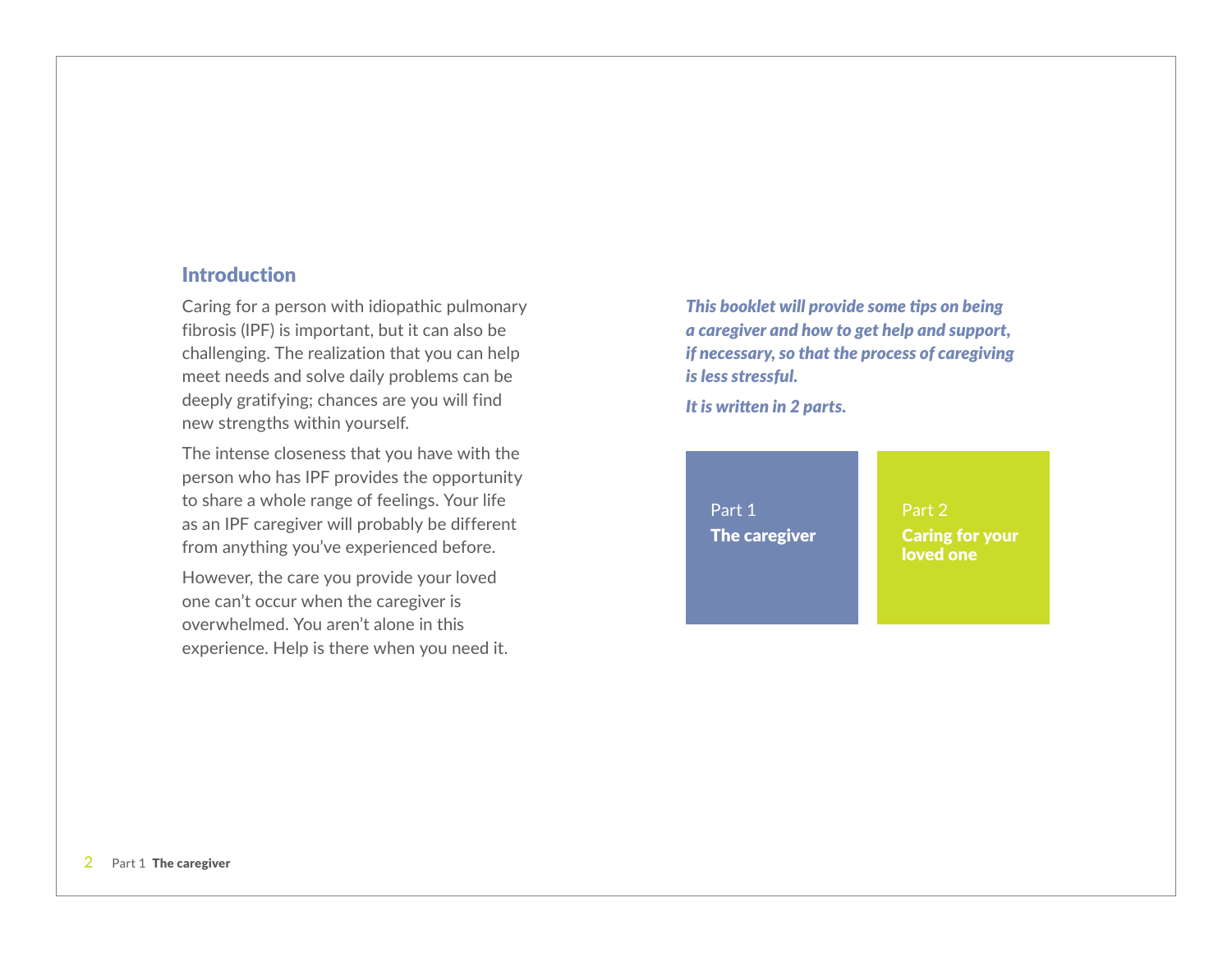# BEGINNING THE CAREGIVING JOURNEY

#### Accepting the diagnosis

IPF is a progressive disease; this means it gets worse over time. In all likelihood, you never expected someone you love to have IPF. It can be incredibly difficult to accept such a serious diagnosis. It helps to learn as much as you can about IPF. The more you know, the better equipped you are to deal with the diagnosis.

Most people experience a range of feelings, including anger, guilt, and sadness. These feelings will come and go unpredictably. They are a normal part of the process of acceptance.

It is important to recognize these feelings and not hide them from yourself. For some people, writing in a journal is helpful. Others find that it is good to share their feelings with friends or family members who may also be trying to accept the diagnosis. Sometimes, people find that talking with a therapist or other trained individual can be an important source of support.

Do not be hard on yourself if you find the process difficult. Gradually, as you care for your loved one, you may gain a better understanding of how to deal with it. As you do, you will be in a better position to help.

## Making caregiving decisions

One reason caregiving decisions are hard is that they are unfamiliar. You have probably never had to deal with situations like these before. Also, you may worry about how they will affect your loved one. Sometimes they have to be made fairly quickly, which can add pressure and stress.

While it's good to talk with family members and get their thoughts, the primary person to involve is the patient. The patient's feelings may differ from everyone else's.

#### A step-by-step process

Turn a potentially overwhelming decision into smaller steps to make it easier to handle:

| <b>Step</b>    |                                 |
|----------------|---------------------------------|
| 1              | Identify a specific goal        |
| <b>Step</b>    |                                 |
| $\overline{2}$ | Get information                 |
| <b>Step</b>    |                                 |
| $\overline{3}$ | <b>Find alternatives</b>        |
| <b>Step</b>    |                                 |
| 4              | Make a plan                     |
| <b>Step</b>    |                                 |
| 5              | Give your decision time to work |
| <b>Step</b>    |                                 |
| ħ              | Evaluate how well it's working  |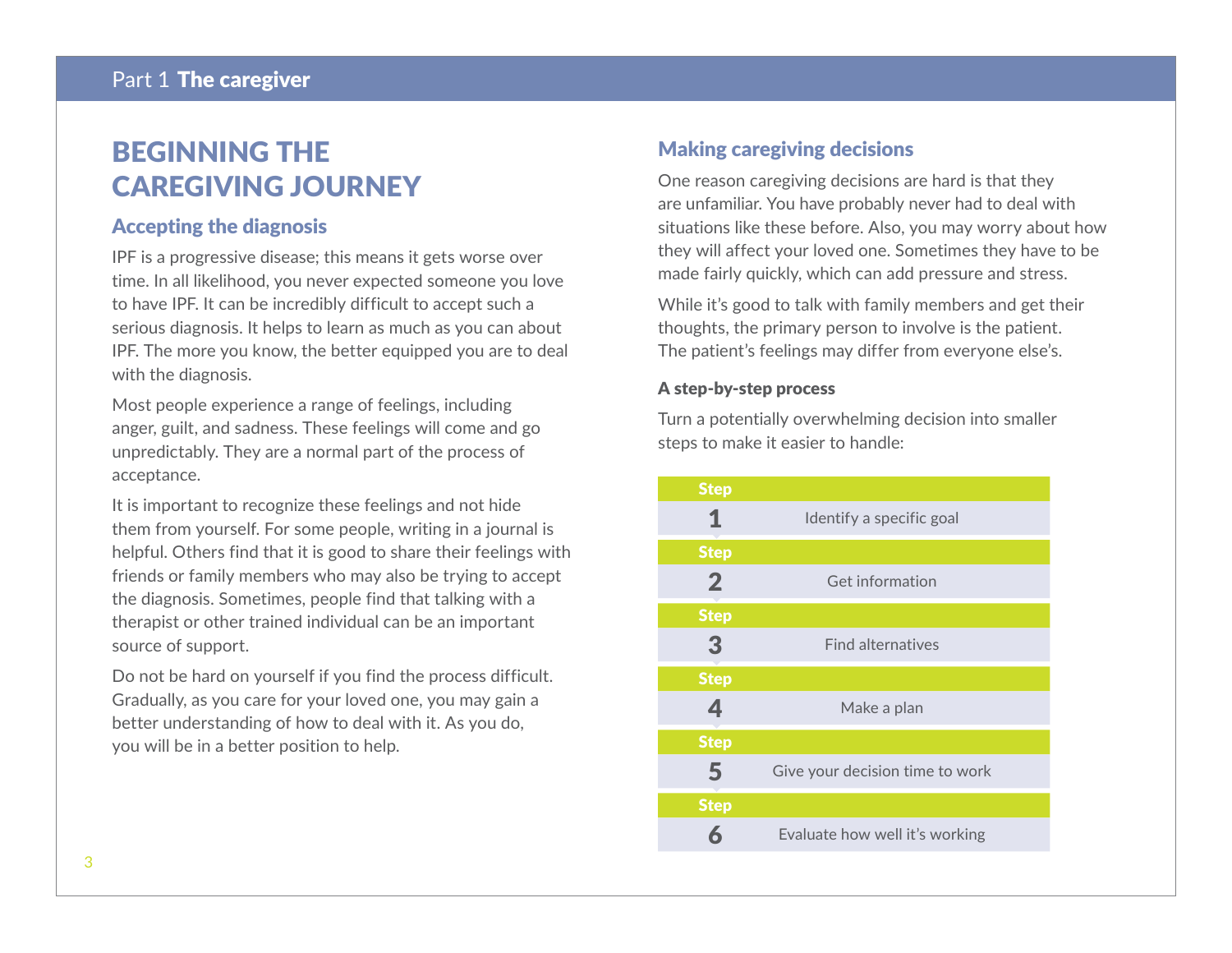# GETTING HELP AND SUPPORT

In general, caregivers have less stress when they have support. The adage, "Any burden is easier to bear when it's shared" seems to hold true in this case. Sharing experiences with others in a similar situation can help you stay strong. Trying to be responsible for all the caregiving by yourself is not best for you or your loved one, so don't hesitate to ask for help when you need it.

#### Family and friends

If you need a break, ask family or friends for help. This can be beneficial for several reasons:

- The patient will be more comfortable being cared for by someone he or she knows
- You will feel better leaving the person with someone you know
- Friends and family members may be more familiar with routines and preferences
- You can avoid the cost and difficulty of arranging for other care
- Being around more people expands the patient's world and lessens the sense of isolation

## How to ask for help

When family and friends want to help, ask when they can be available and what jobs they think they can do. Be specific about what you need.

| <b>Be</b>                      | Have a list ready when people say                                                                          |
|--------------------------------|------------------------------------------------------------------------------------------------------------|
| <b>Prepared</b>                | "What can I do to help?"                                                                                   |
| <b>Be</b><br><b>Specific</b>   | For example, you could say, "Could you take<br>Dad to his respiratory therapy appointments<br>on Mondays?" |
| Be                             | For example, you might say "I really ppreciate                                                             |
| <b>Positive</b>                | it when you go to the grocery store."                                                                      |
| <b>Offer</b><br><b>Choices</b> | "I need to get Uncle Bob's prescriptions.<br>Could you pick them up or stay with him<br>while $\lg 2$ "    |

When you get an answer from each person, note it on your list to make sure they have taken care of what you needed.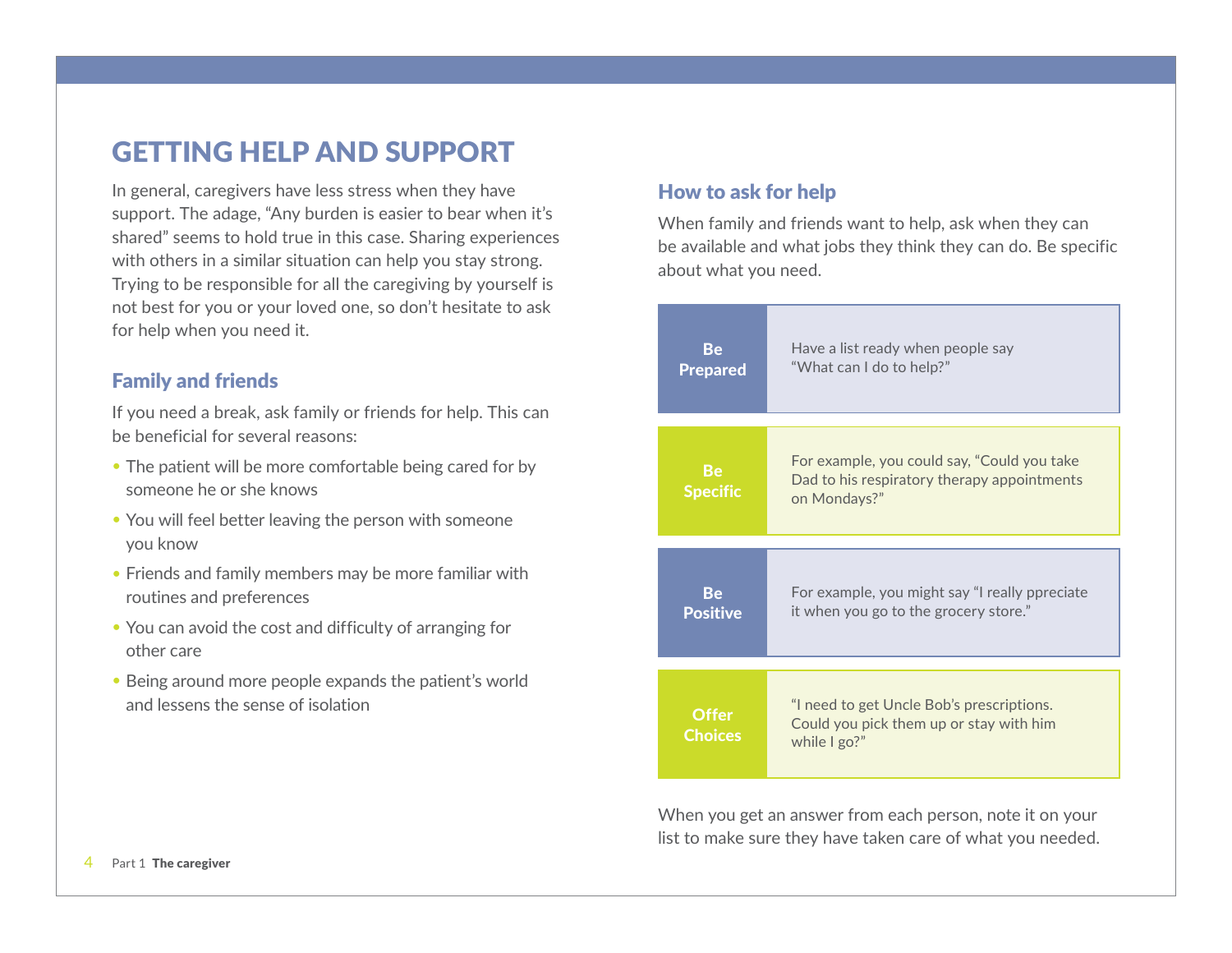# SUPPORT IS AVAILABLE TO YOU HOME HEALTH AIDE

When you think of caregiving, imagine a pyramid. You and the patient are at the top. The next level is family and friends who are there to support you. The third level is social services and outside assistance.



## Social Services

Contact your Department of Social Services. They can provide a great deal of useful information about government resources.

## What a home health aide does

A home health aide (HHA) is a person trained to provide help to individuals in their own home. Most HHAs are registered with home care agencies that recruit and train their staff. Always make sure that both the agency and the HHA are registered. If you did not go through an agency, check that the HHA is fully insured and can provide you with references.

The HHA can provide daily care such as washing and dressing, fixing meals, and helping the patient to the bathroom. He or she may also be able to help with basic housekeeping tasks. You can let the HHA know what kind of care is most important.

You can decide how much time you'd like to have this help. You may want the HHA to come every morning for a couple of hours, a couple of times a week, all day, or maybe even overnight.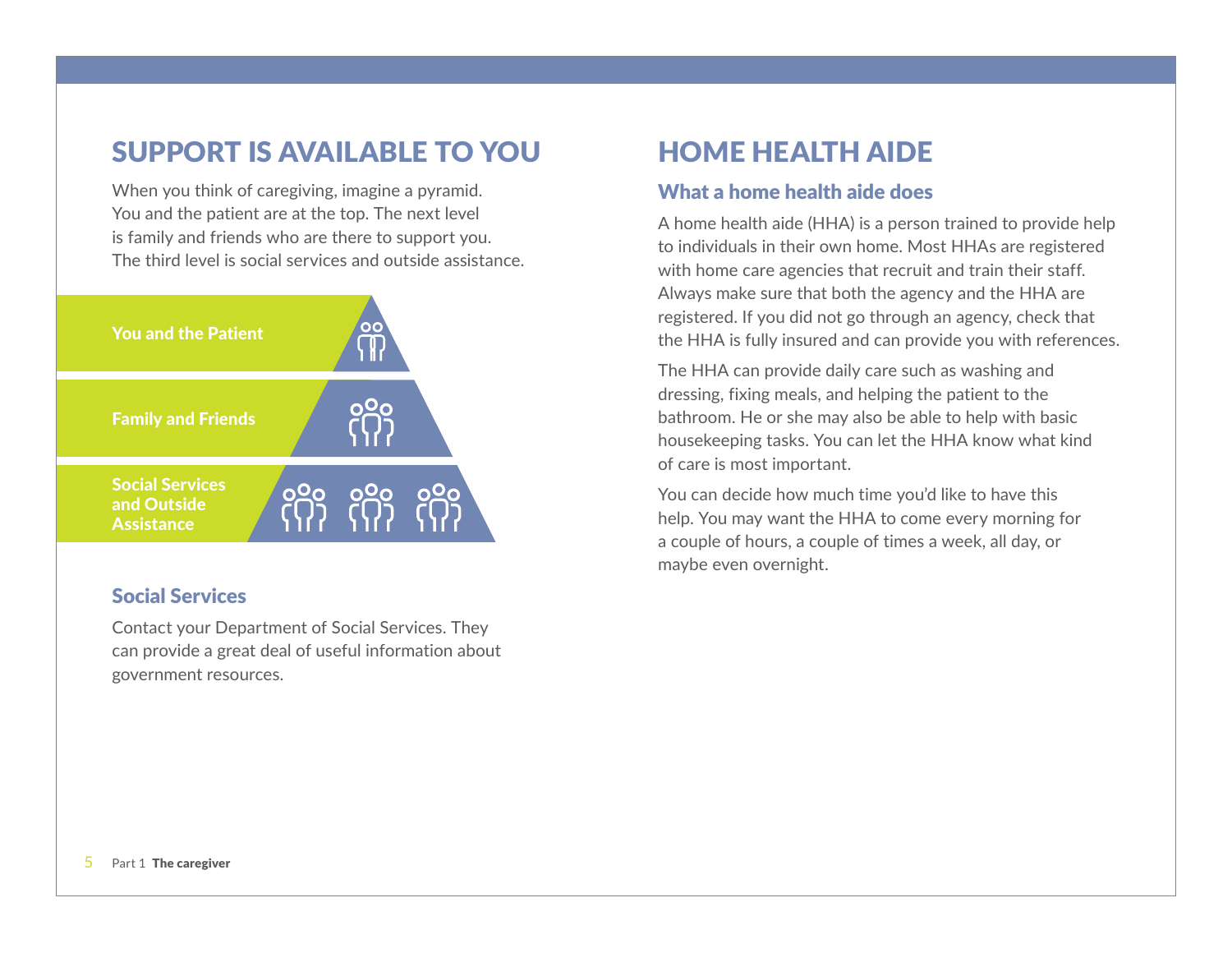# WHEN YOU NEED A BREAK

#### Locating a home health aide

Check with your local Department of Social Services to find a qualified home health aide (or find additional resources on pages 30-31 of this booklet) and to see if you can get help paying for one. Medicare may cover the cost for a few weeks after a person is discharged from the hospital. In certain situations, other resources may pay for extended care.

Be sure to discuss this with your loved one. It is important that he or she feel safe and comfortable with the person giving care. The home health aide must have the skills and patience to build a relationship, no matter how demanding the job may seem to be.



## Respite care

Even if you have help with day-to-day care, you may need to have someone take over with full-time care for a short time. You may arrange for your loved one to stay in a residential home while you are away. This is respite care.

There are several options for respite care. Your choice will depend on your loved one's needs, how long you'll be away, and the cost of the services.

## Respite care at home

Home is comfortable because it is familiar. The simplest solution is to ask your home health aide to provide full-time care for a short period of time. If you don't have a home health aide, ask your local Department of Social Services to recommend care agencies.

It may be helpful to know that insurance will cover some of this care.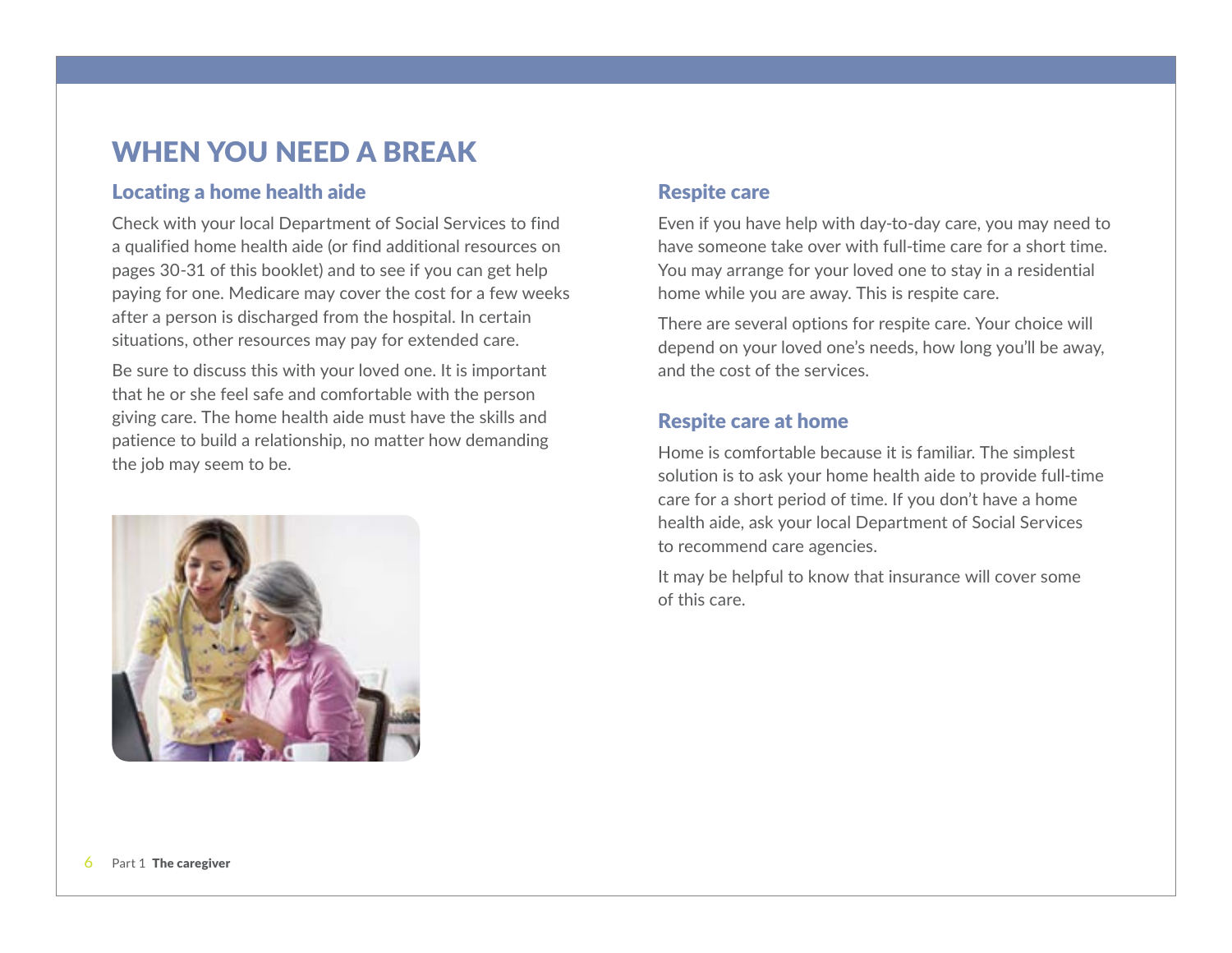# CARE AND SUPPORT SUPPORT GROUPS

## Adult day care

Adult day care centers have the advantage of providing supervised care outside of the house so your loved one can interact with new people and not feel so isolated.

## Residential care

It is possible to have your loved one stay for a short time in an assisted living facility or skilled nursing facility. This way you can relax, knowing that appropriate care will be available when needed.



## Benefits of support groups

Getting together with others who are caring for a loved one with IPF can have a number of advantages. It can make a big difference in your attitude to know you are not alone and can help you feel less isolated. It may also be a good way to get useful information, such as learning how to move someone without damaging your back.

## How to find a support group

- Ask your doctor, nurse, or social services. Support groups are often associated with hospitals and nursing homes
- Try contacting national organizations such as some of the ones listed on pages 30-31 to ask how to find a local chapter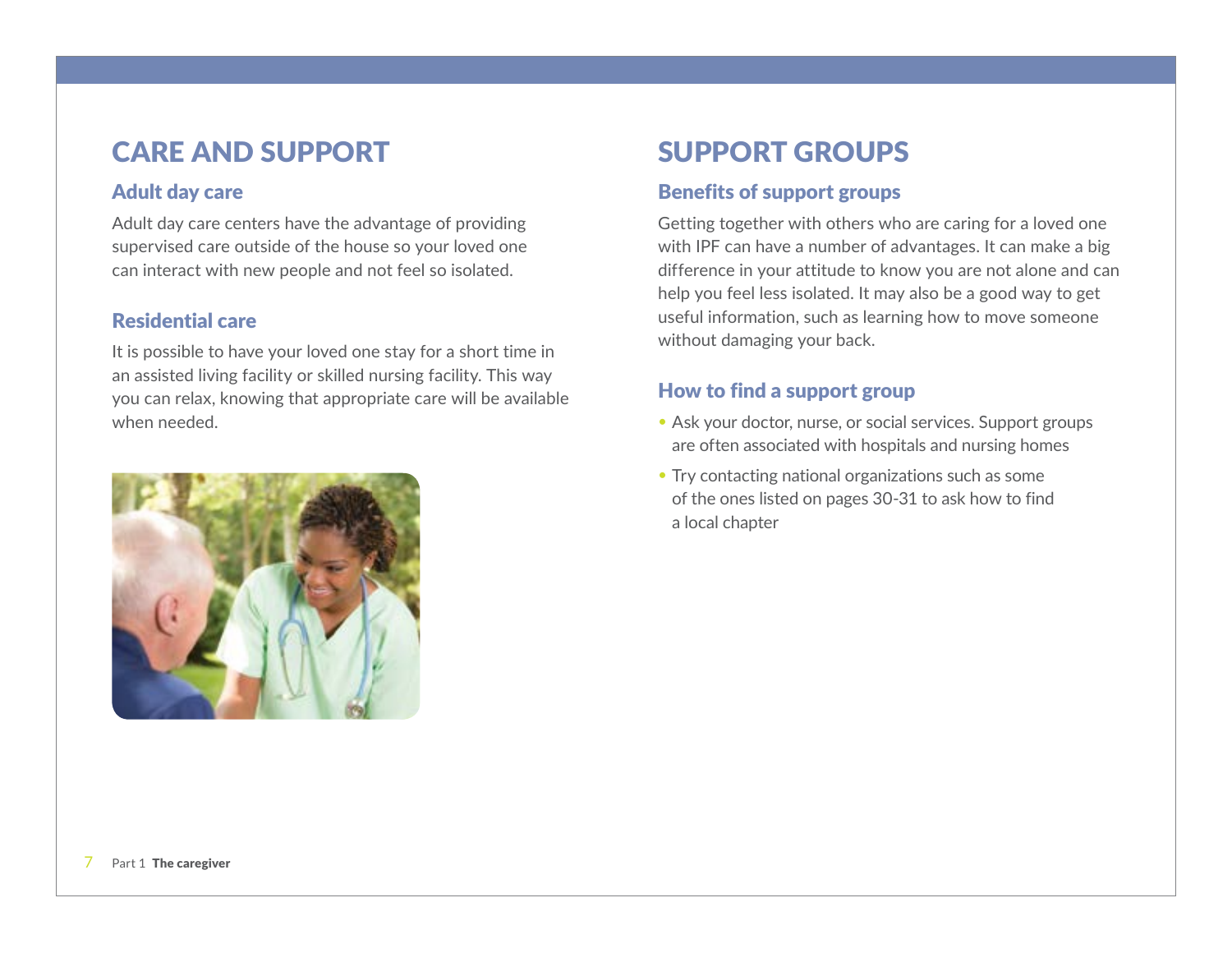# HELPING YOURSELF

## Take care of yourself do not become exhausted

It may seem obvious, but it's easy to become tired by trying to juggle caregiving responsibilities with normal routines. For example, providing care while working can lead to exhaustion. If you become too tired, you're more likely to make poor decisions or to take out your frustrations on others. So take care of yourself; take time for yourself even if it means stepping out of your caregiver role for a bit.

#### Personal relaxation time

Take time to do something you find relaxing, whether it's reading a book, going for a walk, riding a bicycle, or anything else you enjoy. Quality time alone can make you feel refreshed when you return to caring for your loved one. Meditation and yoga help some people maintain emotional balance while caregiving. If you haven't tried these techniques, you may want to see if they help.



# Stay in shape

Exercise is important for a number of reasons. First, it helps you stay healthy. Second, it helps to be in good shape physically to take care of your loved one. Third, exercise can benefit your emotional balance.

#### Summary of rest and renewal tips

- Do not try to do everything yourself
- Get a home health aide when you need help
- Arrange for other family members or friends to provide care
- Use a nursing home or assisted living facility for planned vacations
- Use adult day care
- Nursing homes or assisted living facilities are sometimes the best option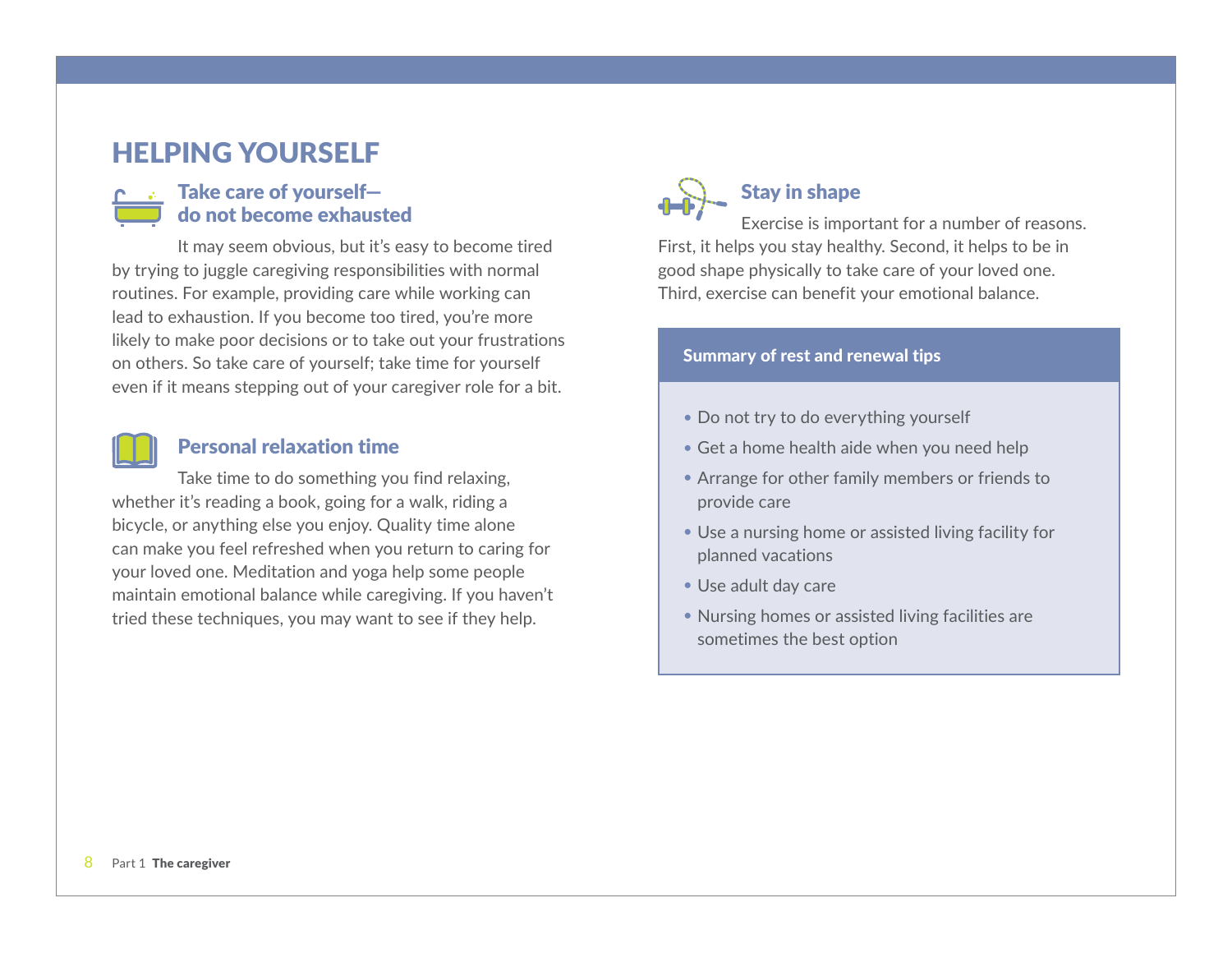# THE GRIEVING PROCESS

#### Before and after death

You may feel grief at many points throughout the illness.

It may hit you when you first hear that the patient has IPF. It may come later as you realize that you are spending your final days together. You will have many emotional milestones before and after the patient's death. Birthdays and holidays may be especially hard. You may feel sadness with each.



Although you cannot avoid grief, here are some suggestions to help you cope with it.

- Being alone helps. There may be times when you feel overwhelmed with grief. You may want to cry, sleep, go for a walk, or sit quietly. Do not feel guilty about needing to be alone
- Embrace family and friends. Accept invitations to spend time with loved ones. Leave if you need to. Reach out to someone if it seems too hard to go through it alone
- Get plenty of rest. Caring for a seriously ill person is tiring. Take time to rest and regain your physical and mental energy
- Keep a routine. Even though your life has changed drastically, keep your normal routine of eating healthily, exercising, and sleeping regularly

Get information from relevant national organizations. Find organizations on the Internet. See suggestions on pages 30-31.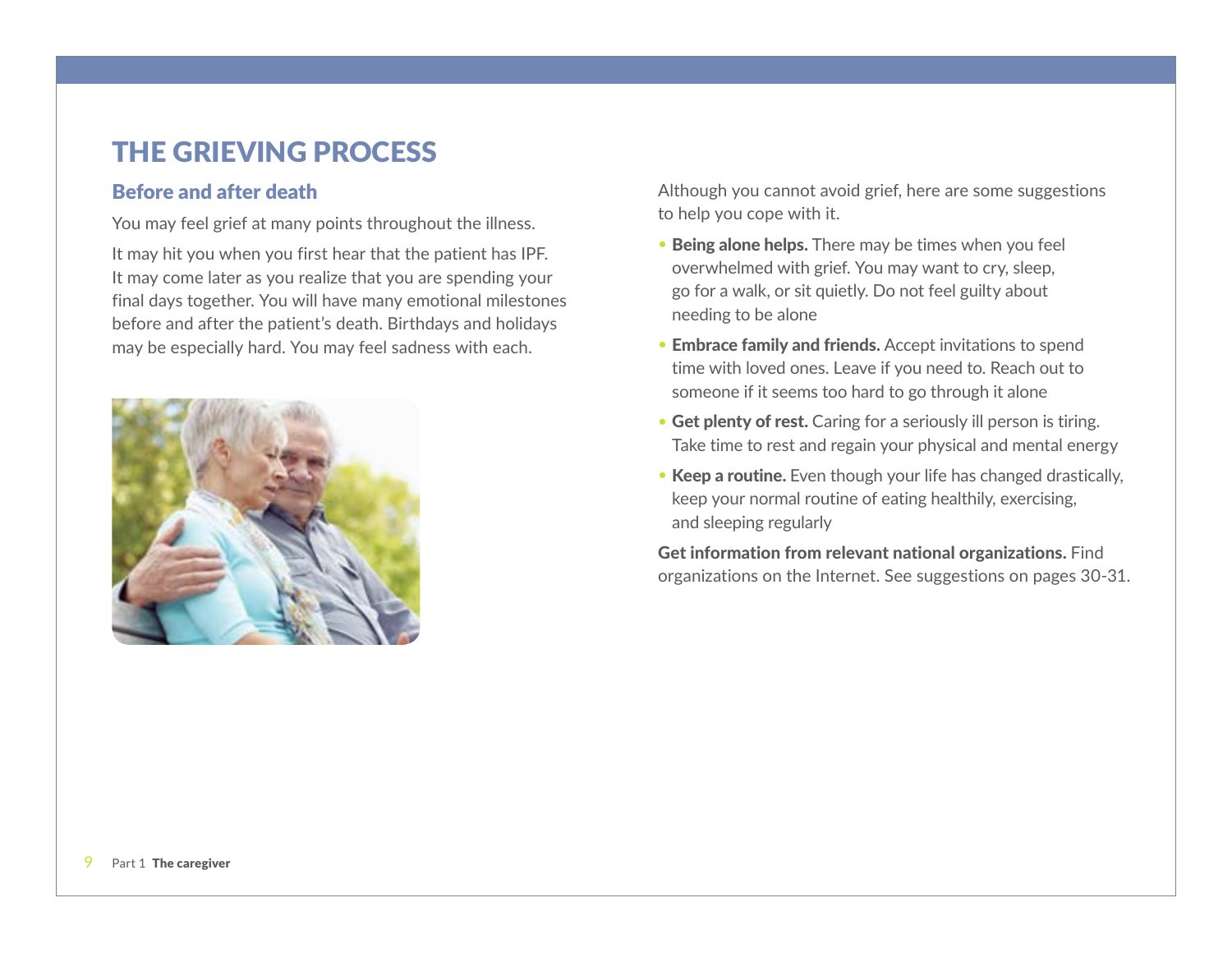# TO BE A CAREGIVER

Being a caregiver means attending to the health and welfare of another person with compassion and kindness. It requires respecting your loved one's independence while providing help when it is needed.

## Preserve dignity

- Listen closely and pay attention to the patient's worries and concerns
- Provide help on his or her terms. For example, tasks like dressing and bathing are personal and private—don't help unless requested
- Encourage your loved one to be as independent as possible
- Be understanding. Keep in mind that people with a progressive disease may feel frustrated

## Help your loved one deal with each day

Try to remember:

- Being physically unable to do something does not mean the patient is mentally incapacitated
- Do not isolate your loved one or yourself
- Pay attention to the little things that bring you and your loved one pleasure every day
- Your loved one may feel afraid, isolated, or sad, and you can't make these feelings disappear

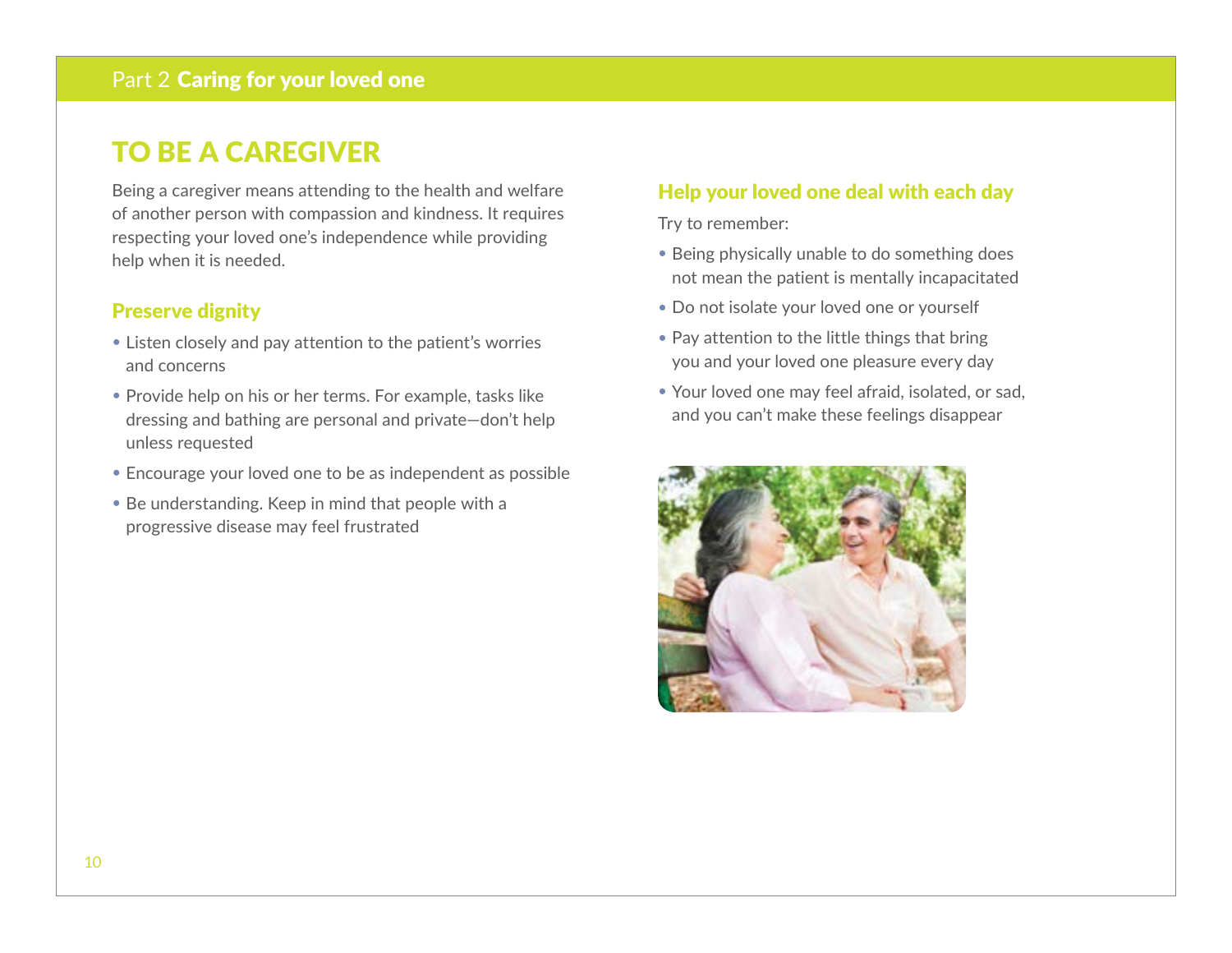## PROMOTE INDEPENDENCE

Most people want to make decisions regarding their own life. As an IPF caregiver, it is easy to get into the habit of doing too much. When you love a person with IPF, you want to help as much as possible. However, if your loved one is still capable of doing certain things, such as sending emails or fixing lunch, then encourage him or her to do so. Having some sense of independence makes it easier to receive care.

| <b>Be</b>                      | Encourage any effort at independence,      |
|--------------------------------|--------------------------------------------|
| <b>Nurturing</b>               | no matter how small                        |
| <b>Be</b>                      | Even if you can do something faster, be    |
| <b>Patient</b>                 | patient-let your loved one take care of it |
| <b>Be</b><br><b>Respectful</b> | Don't treat your loved one like a child    |

#### Be an advocate

Because you are closest to the person with IPF, you are in the best position to speak on his or her behalf. Ask difficult questions that the patient needs to know the answers to but has trouble asking. Don't forget that you have a very important role on the healthcare team.

From the beginning, you will probably have the best idea of your loved one's condition. You may need to help different doctors share important health information about your loved one.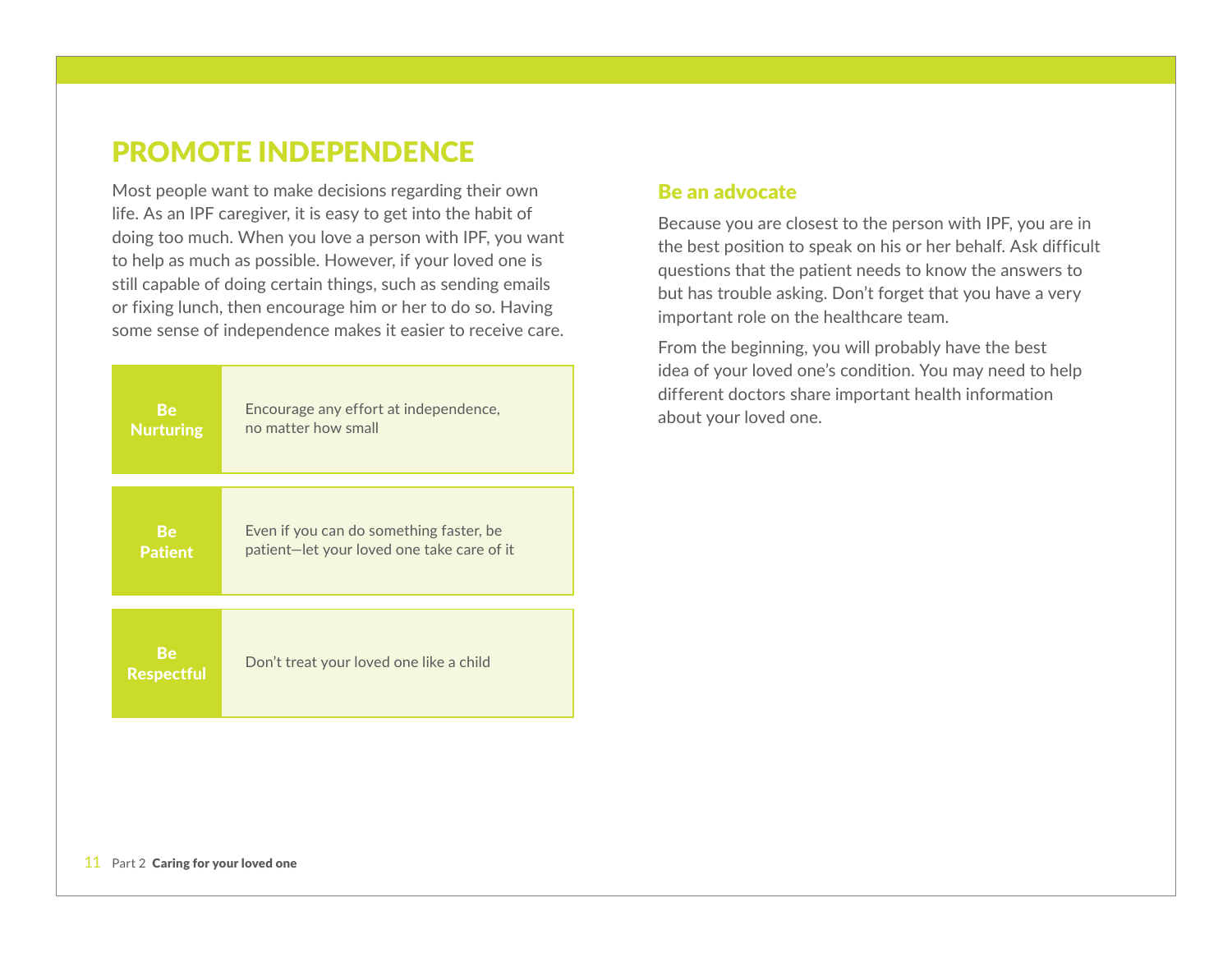# REINFORCE THE DOCTOR'S ORDERS

Part of your job as a caregiver is to reinforce the doctor's orders at home. This could mean reminding your loved one to take medicines at the proper time and making sure that all medical appointments are kept.



### Know when to call the doctor

As with any lung disease, if your loved one has any of the following symptoms, you should call the doctor. Be sure to review these with the patient. Both of you should know when it is necessary to talk to the doctor.

- Increasingly difficult breathing during usual activities
- Increased coughing, a productive cough, or chest pain with coughing
- Mucus that is bloody, has an odor, or is green or yellow
- Swollen ankles or feet
- Increased fatigue
- Muscle cramps or weakness
- Shortness of breath that interrupts sleep
- • New fever
- Any distressing symptom

Be sure to have a medical contact list where you can find it easily, such as on the front of the refrigerator.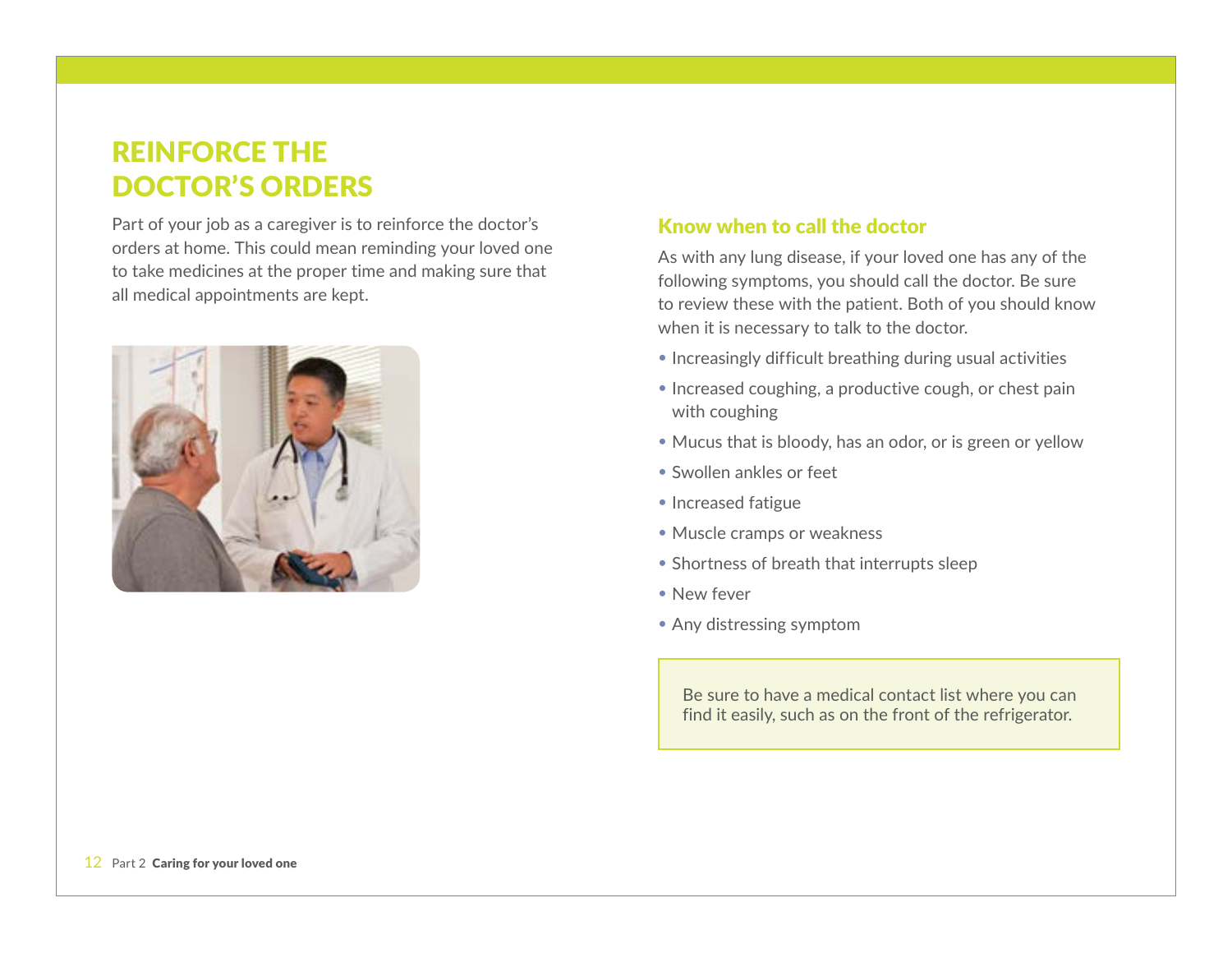## END OF LIFE PLANNING

Talk with your loved one and the doctor about what changes in the progression of IPF mean in terms of treatment planning. It is important to discuss the plans before changes occur. However, you and your loved one can change your minds and revise your plans.

Because IPF is a progressive (worsening) disease, it is necessary to talk about the future and make plans for what will happen as your loved one's health declines. It is important to talk about the kinds of treatment he or she does not want.

Some people find it easier to approach these discussions as "what if?" planning:

- What if you cannot talk, write, or communicate?
- What if someone else needs to speak on your behalf?
- What if you are unable to breathe without a ventilator?
- What if the doctors recommend removing machines?

Caregivers may want to avoid these discussions because they are trying to be positive, but talking about these issues will allow both of you to feel more in control. You and your loved one should discuss these choices with the doctor.

## Advanced care planning

Talking about advanced planning may be hard. It means admitting that the patient's health is declining. But, having a clear idea of the patient's wishes can bring peace of mind to both of you. You won't be left guessing if an emergency occurs.

## Put it in writing

Advanced care planning involves written instructions that a patient gives for future medical care if he or she is unable to make decisions. Advanced care planning includes 2 important documents: a *Living Will* and a *Durable Healthcare Power of Attorney*, or Healthcare Proxy.

Some of the main issues a patient with IPF will want to consider when developing an advanced care plan will be:

- Naming a person who has the authority to make decisions if the patient is too sick
- Deciding what to do in an emergency
- Telling people what treatment options should be taken and which should not
- Stating preferences for time limits if devices such as ventilators, resuscitation, or feeding tubes are used

These issues should be discussed at regular intervals, since the patient's choices may change with time and circumstances.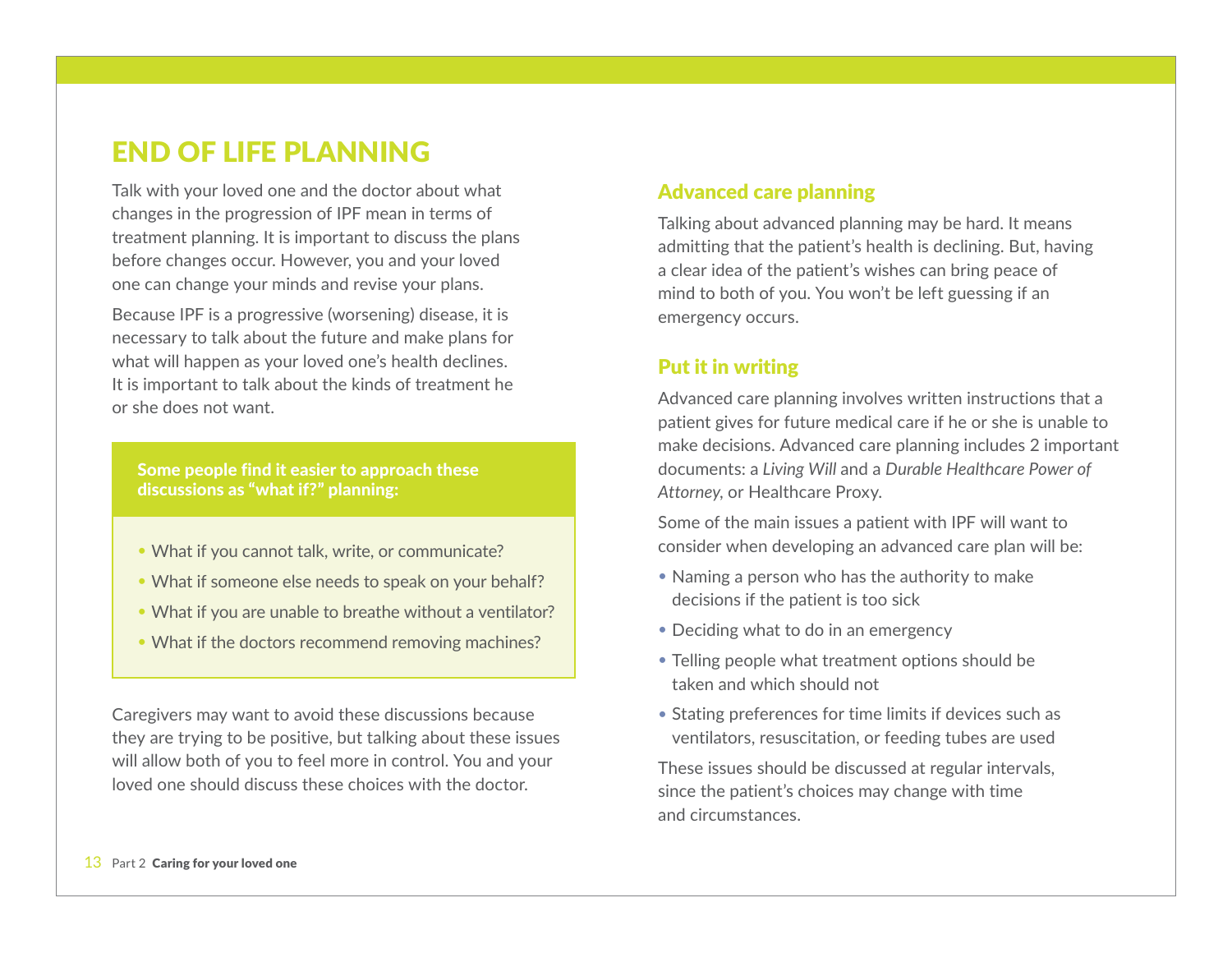# MAKING LEGAL DECISIONS

#### Living Will

The patient may wish to consider a Living Will. This explains the patient's wishes for medical care in case he or she becomes unable to communicate. When developing a Living Will or Healthcare Proxy statement, everyone with IPF may wish to consult with a social worker or family lawyer about state legal requirements. State laws may differ on Living Wills, so you may wish to check with a lawyer about the Living Will laws in your state.

#### Healthcare Proxy

The patient may wish to give someone authority to make medical decisions on his or her behalf. The terms "healthcare proxy," "healthcare agent," and "surrogate" mean the same thing. Most people appoint a close friend or family member. Some people turn to a minister or lawyer. The designated person should be able to support the patient's decisions, understand the patient's treatment choices, and know what the patient values. The patient may wish to consult with a lawyer on this issue as well.

Among other things that a lawyer may recommend, a complete advanced care plan may:

- Cover what is to be done in different medical situations
- Name someone who can make decisions if the patient cannot communicate
- Be written down in a medical record
- Be available to any caregiver in the home, nursing home, or hospital
- Consult professionals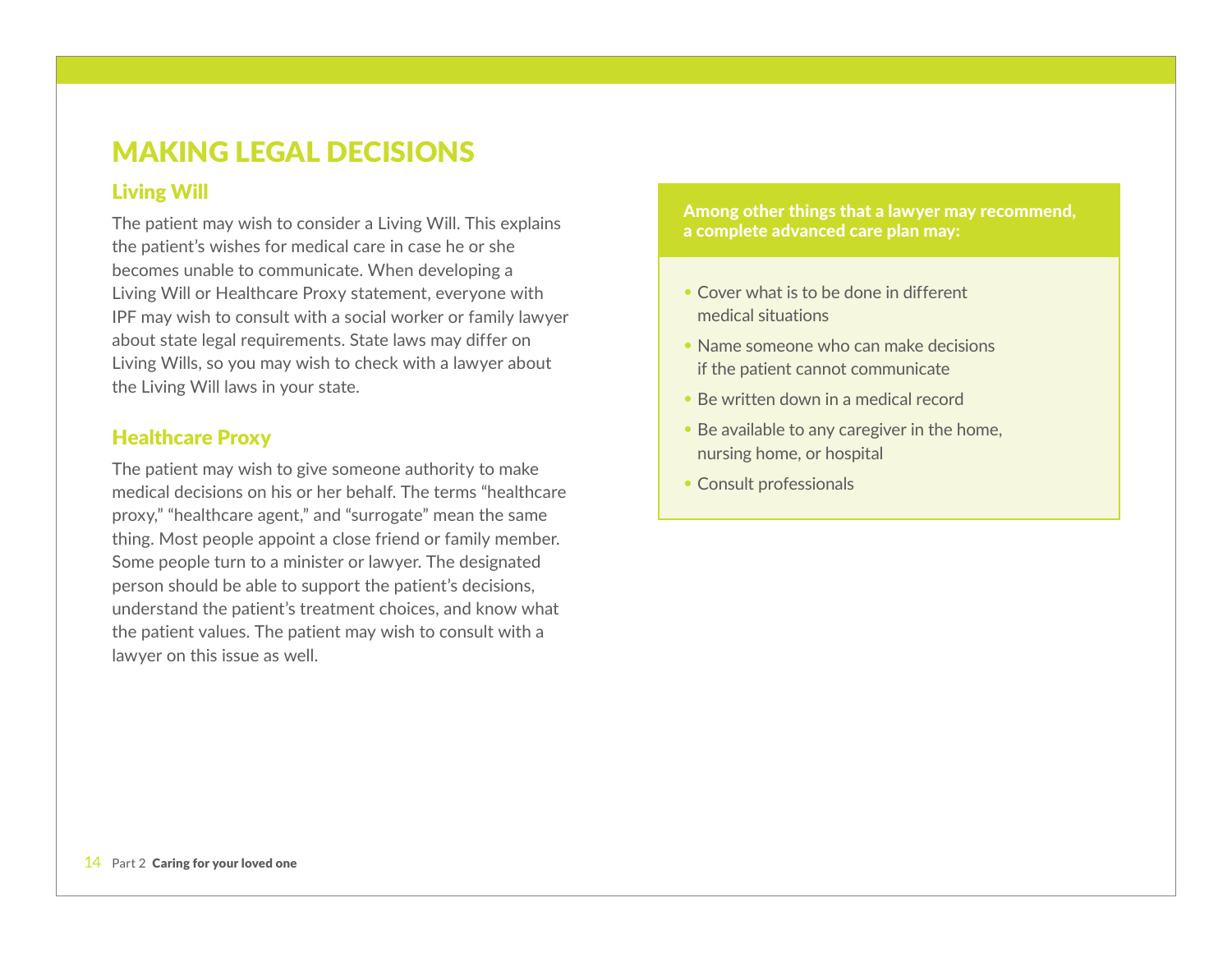## HOSPICE CARE

Eventually, caring for someone with IPF may become too difficult for anyone other than a highly trained healthcare professional. If this happens, hospice care may be an alternative.

Hospice care offers comfort care and support for patients and their families. Most of the time, it is provided at home, but in-patient care is also available.

Hospice care team members can include:

- • Nurses
- Physicians
- Social workers
- Religious counselors
- Nursing assistants
- Volunteers
- Additional support staff to address physical, emotional, social, and spiritual needs

One of the benefits of hospice care is the support and guidance it provides. You may want to ask your physician whether hospice care is appropriate for your patient.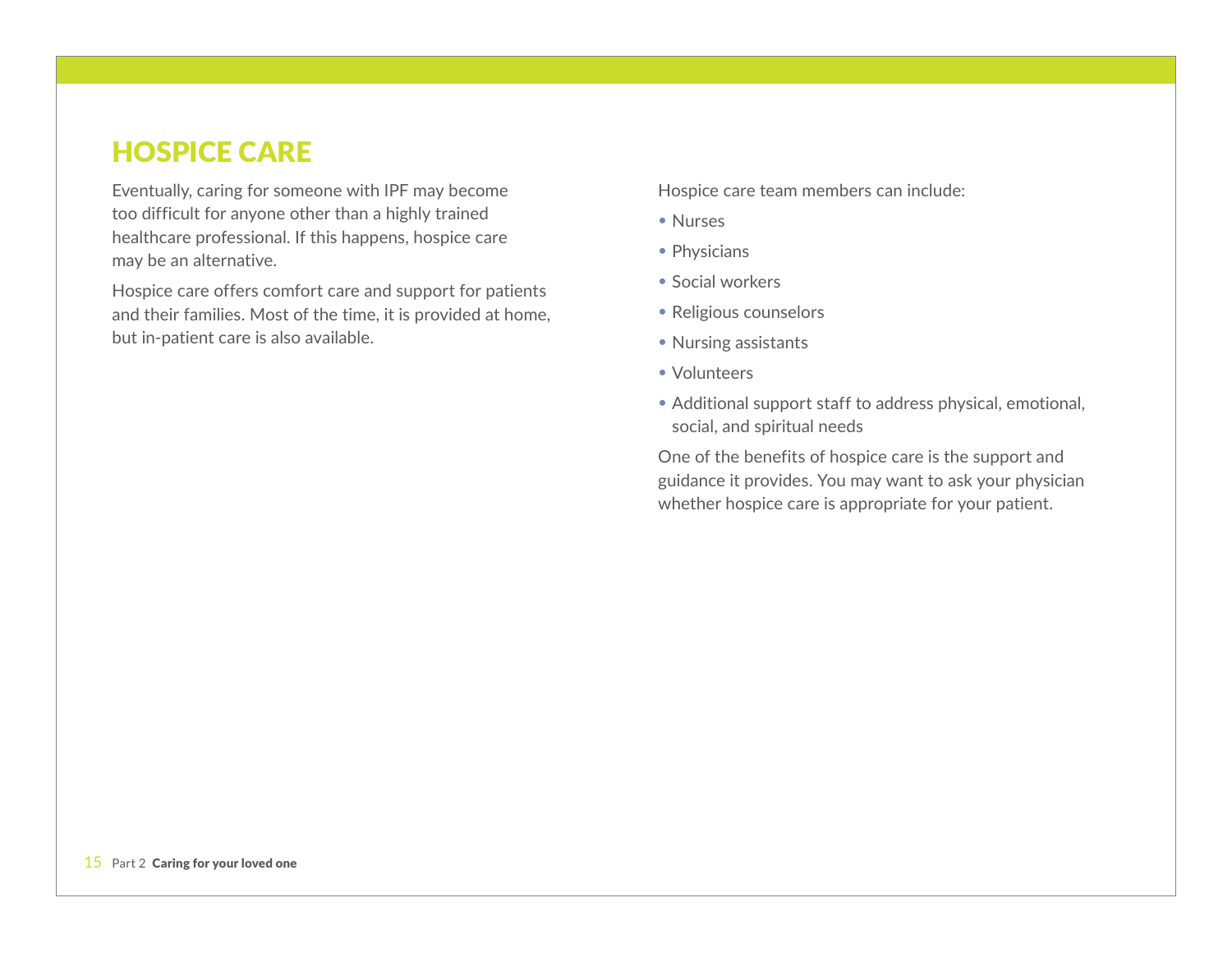# ADDITIONAL RESOURCES

Remember that you are not alone. More and more, people take care of loved ones during a progressive disease such as IPF. The following resources are available to you and the patient. Get in touch (and keep in touch) with these groups and ask for support.

#### Lung disease

Pulmonary Fibrosis Foundation www.pulmonaryfibrosis.org

American Lung Association (ALA) www.lung.org To contact the ALA nearest you, call 1-800-LUNGUSA

National Heart, Lung, and Blood Institute (Part of the U.S. National Institutes of Health) www.nhlbi.nih.gov

#### **Caregivers**

National Alliance for Caregiving www.caregiving.org

Compassion & Choices www.compassionandchoices.org

Caregiver Action Network www.caregiveraction.org

Visiting Nurse Associations of America www.vnaa.org

#### **Hospice**

American Hospice Foundation www.americanhospice.org

National Hospice and Palliative Care Organization (NHPCO) www.nhpco.org

Hospice Foundation of America (HFA) www.hospicefoundation.org

#### 16 Part 2 Caring for your loved one

#### **Work**

Family and Medical Leave Act (US Department of Labor) Toll-free number: 1-866-487-9243

#### **Medicare**

Centers for Medicare and Medicaid Services (CMS) www.cms.gov (For just Medicare info: www.medicare.gov) Medicare Rights Center (MRC) www.medicarerights.org

#### Social Security

Social Security Administration (SSA) www.socialsecurity.gov

#### **Insurance**

American Council of Life Insurers (ACLI) www.acli.com

#### Death and dying

Americans for Better Care of the Dying www.abcd-caring.org

#### End of life planning

Funeral Consumers Alliance (FCA) www.funerals.org

Caring Connections www.caringinfo.org